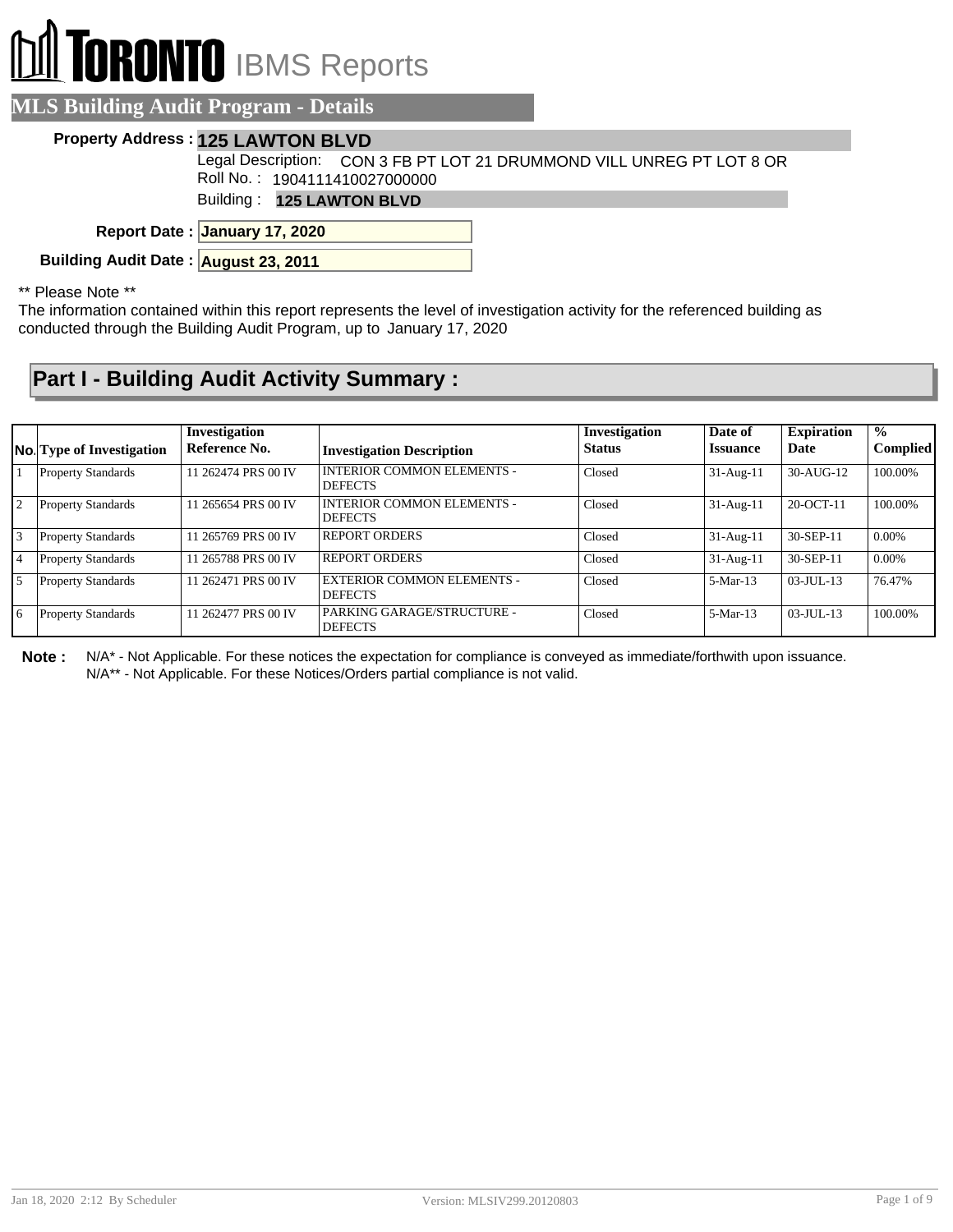## **Part II - Building Audit Details for Property Standards Orders :**

| 111 265654 PRS 00 IV INTERIOR COMMON ELEMENTS -<br><b>Property Standards</b><br><b>Closed</b><br>20-OCT-11<br>21-Oct-11<br>31-Aug-11<br>l2<br><b>IDEFECTS</b> | Type of<br><b>No.</b> Investigation | $ $ Investigation<br>Reference No. | <b>Investigation Description</b> | Investigation Date of<br>⊦Status | ∣Issuance | <b>Expiration</b><br>∣Date | <b>Next Scheduled</b><br><b>Inspection Date</b> |
|---------------------------------------------------------------------------------------------------------------------------------------------------------------|-------------------------------------|------------------------------------|----------------------------------|----------------------------------|-----------|----------------------------|-------------------------------------------------|
|                                                                                                                                                               |                                     |                                    |                                  |                                  |           |                            |                                                 |

**0**

**5**

**No. of defects contained within the Order :**

**No. of defects that remain outstanding :**

|                | <b>Deficiency Details</b>                                                                                                                                                                                                             |           |               |  |  |  |
|----------------|---------------------------------------------------------------------------------------------------------------------------------------------------------------------------------------------------------------------------------------|-----------|---------------|--|--|--|
| No.            | <b>Violation/Defect</b>                                                                                                                                                                                                               | Location  | <b>Status</b> |  |  |  |
|                | Height of the guard for the exit stairs are less than 920 millimetres measured vertically to the top<br>of the guard from a line drawn through the outside edges of the stair nosings.                                                | Stairways | Closed        |  |  |  |
| $\overline{2}$ | Height of the guard for the exit stairs are less than 1,070 millimetres around landings.                                                                                                                                              | Stairways | Closed        |  |  |  |
| 3              | The guard is designed that a member, attachment or opening located between 140 millimetres<br>and 900 millimetres above the level being protected facilitates climbing.                                                               | Stairways | Closed        |  |  |  |
| 4              | $\vert$ A window in a stairway that extends to less than 1,070 millimetres above the landing is protected<br>by a guard that is less than 1,070 millimetres high measured to the top of the guard from the<br>surface of the landing. | Stairways | Closed        |  |  |  |
| 5              | Required guard does not prevent the passage of a sphere having a diameter more than 100<br>millimetres.                                                                                                                               | Stairways | Closed        |  |  |  |

| Type of<br>No. Investigation | $\blacksquare$ Investigation<br><b>Reference No.</b> | <b>Investigation Description</b>                                  | ∣Investigation ∣Date of<br><b>Status</b> | <b>Ilssuance Date</b> | Expiration | <b>Next Scheduled</b><br><b>Inspection Date</b> |
|------------------------------|------------------------------------------------------|-------------------------------------------------------------------|------------------------------------------|-----------------------|------------|-------------------------------------------------|
| <b>Property Standards</b>    |                                                      | 111 262477 PRS 00 IV PARKING GARAGE/STRUCTURE -<br><b>DEFECTS</b> | Closed                                   | 15-Mar-13             | 03-JUL-13  | 13-May-15                                       |

**0**

**14**

#### **No. of defects contained within the Order :**

**No. of defects that remain outstanding :**

|                | <b>Deficiency Details</b>                                                                                                                                                                                                                                                                                                                             |                          |               |  |  |  |
|----------------|-------------------------------------------------------------------------------------------------------------------------------------------------------------------------------------------------------------------------------------------------------------------------------------------------------------------------------------------------------|--------------------------|---------------|--|--|--|
| No.            | <b>Violation/Defect</b>                                                                                                                                                                                                                                                                                                                               | Location                 | <b>Status</b> |  |  |  |
|                | The concrete/masonry walls and soffit in the parking or storage garage are not maintained free of<br>holes, breaks or cracks.                                                                                                                                                                                                                         | Garage                   | Closed        |  |  |  |
| $\overline{2}$ | Small safe-exit arrows are not prominently displayed on columns or walls 1.5 metres above the<br>floor, measured from the center of the arrow to the floor; at least every ten (10) metres along the<br>safe-exit route; at all safe-exit route decision points along the safe-exit route; and wherever a<br>safe-exit route crosses a traffic aisle. | Underground Parking Area | Closed        |  |  |  |
| 3              | The safe-exit door, the frame of a safe-exit door and the wall adjacent to the safe-exit door to a<br>distance of one (1) metre on both sides of the frame, and to a height of three (3) metres above the<br>floor or to the soffit above the bulkhead over the door is not the required coloured green.                                              | Underground Parking Area | Closed        |  |  |  |
|                | The parking or storage garage walls painted surface is not maintained in a state of good repair.                                                                                                                                                                                                                                                      | Underground Parking Area | Closed        |  |  |  |
| 5.             | Large safe-exit arrows are not displayed on safe-exit doors 1.5 metres above the floor, measured<br>from the center of the arrow to the floor, with the arrow pointing down.                                                                                                                                                                          | Underground Parking Area | Closed        |  |  |  |
| 6              | The trapped floor drain is not screened with a metal grill or other suitable material so as to<br>effectively exclude rodents.                                                                                                                                                                                                                        | Underground Parking Area | Closed        |  |  |  |
| 7              | The property is not maintained and/or kept clean in accordance with the standards. Namely:<br>heating units not kept clean.                                                                                                                                                                                                                           | Underground Parking Area | Closed        |  |  |  |
| 8              | The garage door that is equipped with an automatic closing mechanism is not equipped with a<br>sensing device that does not allow the door to close when any person, animal or object is<br>crossing its path.                                                                                                                                        | Underground Parking Area | Closed        |  |  |  |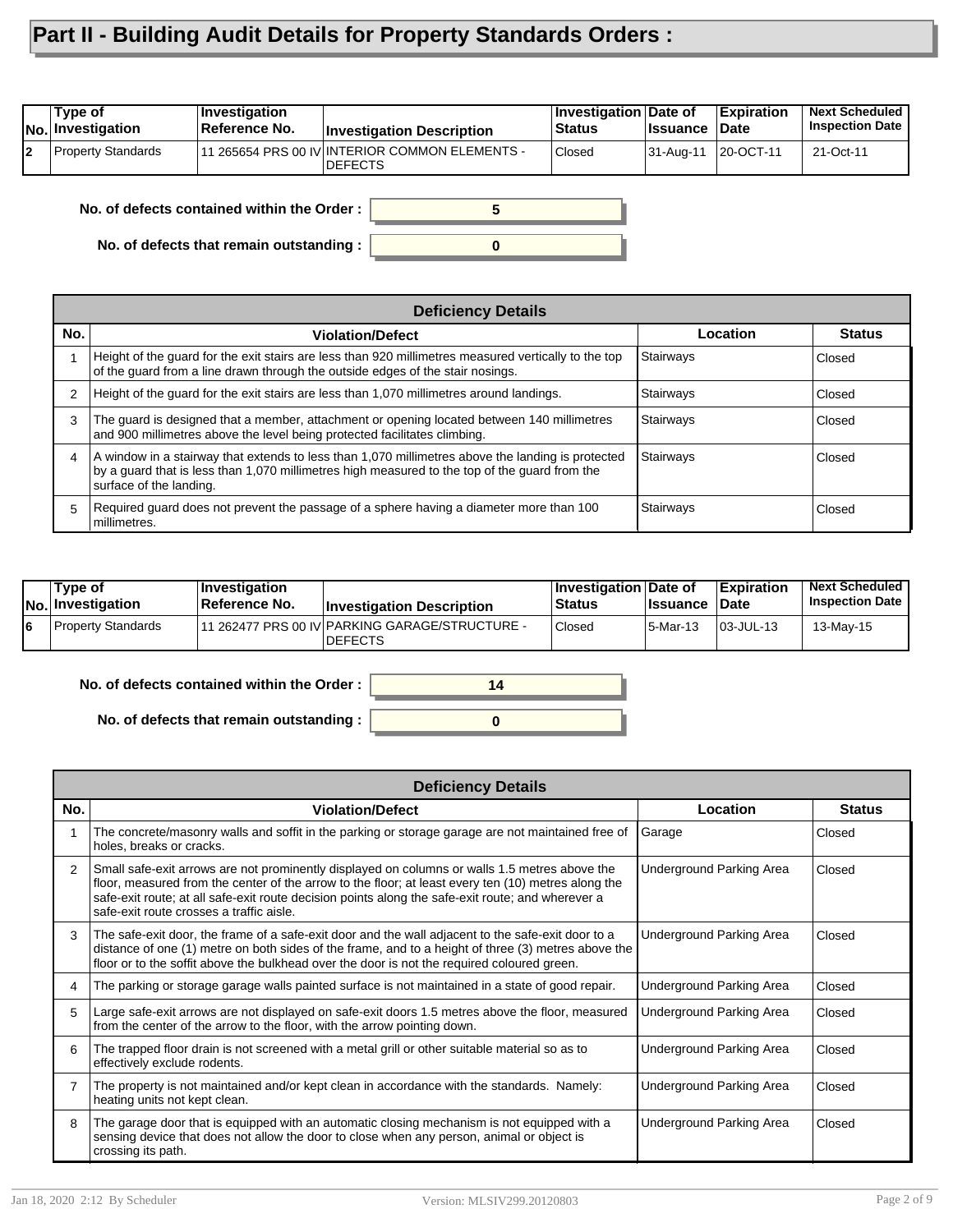| 9  | The parking or storage garage columns are not painted white from sixty (60) centimeters above<br>l floor level.             | Underground Parking Area        | Closed |
|----|-----------------------------------------------------------------------------------------------------------------------------|---------------------------------|--------|
| 10 | The parking or storage garage ceiling painted surface is not maintained in a state of good repair.                          | Underground Parking Area        | Closed |
|    | The parking or storage garage walls are not painted white from sixty (60) centimeters above floor<br>Hevel.                 | <b>Underground Parking Area</b> | Closed |
| 12 | The lighting fixture is not protected from damage by the provision of wired glass or other suitable<br>means of protection. | <b>Underground Parking Area</b> | Closed |
| 13 | Lighting fixtures or lamps are not maintained in good working condition.                                                    | Underground Parking Area        | Closed |
| 14 | Lighting in a garage is provided at less than 50 lux.                                                                       | <b>Underground Parking Area</b> | Closed |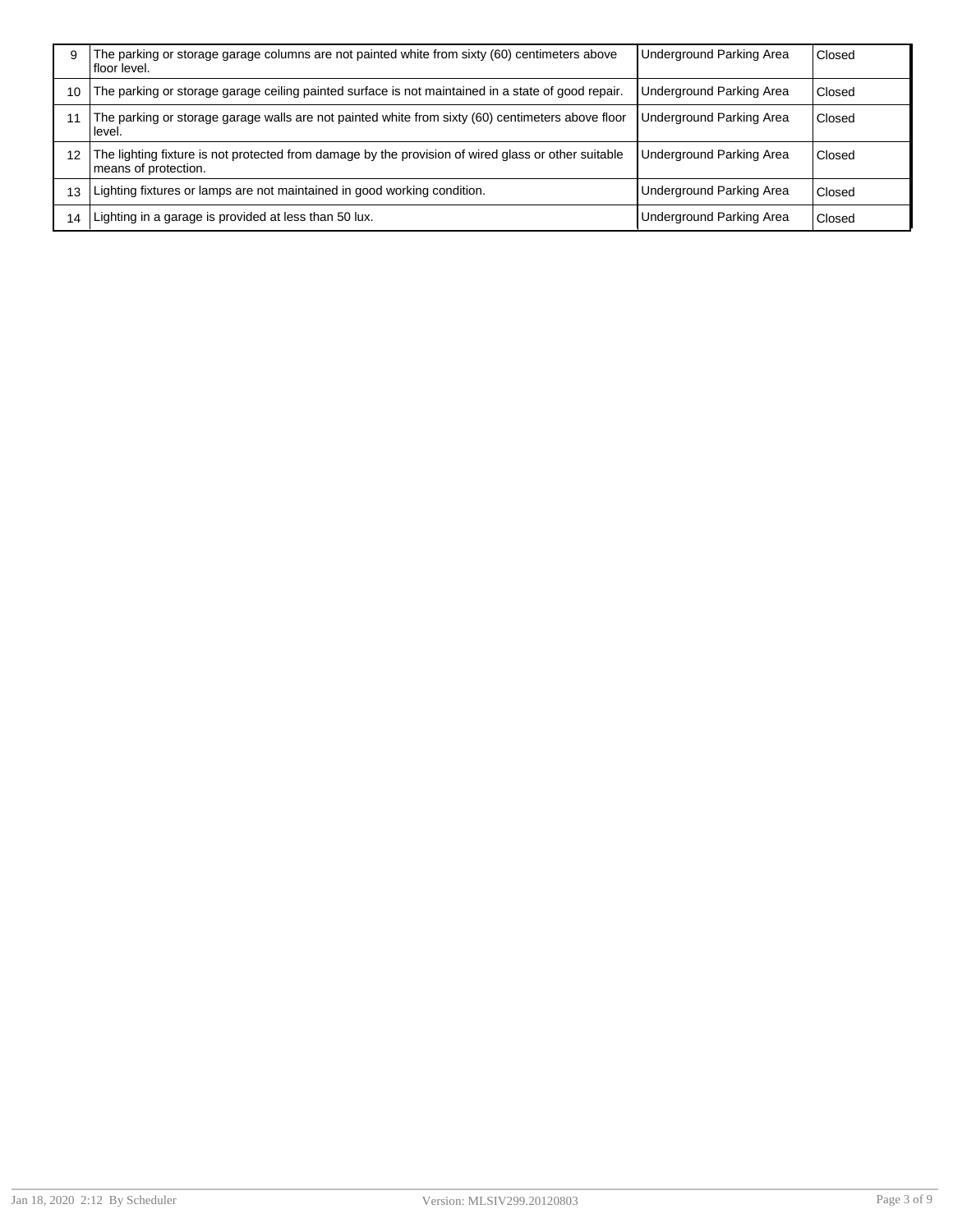| Tvpe of<br>No. Investigation | <b>Investigation</b><br>⊺Reference No. | <b>Investigation Description</b>                                  | ∣Investigation Date of<br>Status | <b>Issuance Date</b> | <b>Expiration</b>     | <b>Next Scheduled</b><br><b>Inspection Date</b> |
|------------------------------|----------------------------------------|-------------------------------------------------------------------|----------------------------------|----------------------|-----------------------|-------------------------------------------------|
| Property Standards           |                                        | 111 262471 PRS 00 IV EXTERIOR COMMON ELEMENTS -<br><b>DEFECTS</b> | Closed                           | 15-Mar-13            | $\big 03\big $ JUL-13 | 15-Jun-15                                       |

| No. of defects contained within the Order: | 34 |
|--------------------------------------------|----|
| No. of defects that remain outstanding :   |    |

|                   | <b>Deficiency Details</b>                                                                                                                                                                                               |                             |                  |  |  |  |
|-------------------|-------------------------------------------------------------------------------------------------------------------------------------------------------------------------------------------------------------------------|-----------------------------|------------------|--|--|--|
| No.               | <b>Violation/Defect</b>                                                                                                                                                                                                 | Location                    | <b>Status</b>    |  |  |  |
|                   | Equipment/attachment appurtenant to the building is not protected from the elements by<br>paint/other protective coating. Namely: ventilation grilles.                                                                  | East Side of Building       | Closed           |  |  |  |
| 2                 | The yards and /or other part of property is not being kept clean and free from accumulation of<br>junk, rubbish, brush, refuse, litter, garbage and/or other debris.                                                    | East Side of Property       | Substantially Co |  |  |  |
| 3                 | The retaining wall is not being maintained in good repair.                                                                                                                                                              | East Side of Property       | Open             |  |  |  |
| 4                 | Exit facility does not have a wall or a well-secured guard on each side. Namely: underground<br>garage entranceway stairs (north-east and south-east).                                                                  | East Side of Property       | Closed           |  |  |  |
| 5                 | The trapped floor drain is not screened with a metal grill or other suitable material so as to<br>effectively exclude rodents. Namely: south-east garage entranceway.                                                   | East Side of Property       | Closed           |  |  |  |
| 6                 | Immediate action has not been taken to eliminate an unsafe condition. Namely: balcony hanging<br>flower pots.                                                                                                           | <b>Exterior Of Building</b> | Closed           |  |  |  |
| $\overline{7}$    | The exterior walls and their components are not being maintained in good repair. Namely:<br>exterior finish not maintained.                                                                                             | North Side of Building      | Substantially Co |  |  |  |
| 8                 | Ancillary roof structure or supporting member is defective. Namely: canopy of side entrance.                                                                                                                            | North Side of Building      | Closed           |  |  |  |
| 9                 | The stairs are not maintained in good repair. Namely: side entrance steps.                                                                                                                                              | North Side of Building      | Open             |  |  |  |
| 10                | Equipment/attachment appurtenant to the building is not being maintained in good repair.<br>Namely: cable box cover missing.                                                                                            | North Side of Building      | Closed           |  |  |  |
| 11                | The lighting fixture is not protected from damage by the provision of wired glass or other suitable<br>means of protection.                                                                                             | North Side of Building      | Closed           |  |  |  |
| $12 \overline{ }$ | Equipment/attachment appurtenant to structure is not being maintained in good repair. Namely:<br>ventilation grilles.                                                                                                   | North Side of Property      | Open             |  |  |  |
| 13                | Exterior garbage bin(s) covers left open.                                                                                                                                                                               | North Side of Property      | Closed           |  |  |  |
| 14                | Exterior garbage containment area not screened.                                                                                                                                                                         | North Side of Property      | Open             |  |  |  |
| 15                | The screen and/or other enclosure on the property is not being maintained in good repair.<br>Namely: protective finish of steel beam not maintained and block walls deteriorated in garbage<br>storage area.            | North Side of Property      | Open             |  |  |  |
| 16                | Roof guards are not maintained in good repair. Namely: roof patio guards are defective and not<br>anchored properly.                                                                                                    | Roof Of Building            | Closed           |  |  |  |
| 17                | The protective/decorative finish on the exterior surfaces is not being maintained in good repair.<br>Namely: metalwork (ladder, ventilation grill, etc.) on roof.                                                       | Roof Of Building            | Closed           |  |  |  |
| 18                | The roof or one of its component is not maintained in good repair. Namely: roof flashing<br>rusted/defective.                                                                                                           | Roof Of Building            | Closed           |  |  |  |
| 19                | The exterior walls and their components are not being maintained in good repair. Namely:<br>exterior finish not maintained.                                                                                             | South Side of Building      | Substantially Co |  |  |  |
| 20                | Equipment/attachment appurtenant to the building is not properly anchored. Namely: cables not<br>secured.                                                                                                               | South Side of Building      | Closed           |  |  |  |
| 21                | Exterior window not maintained in good repair. Namely: window sill deteriorated.                                                                                                                                        | South Side of Building      | Closed           |  |  |  |
| 22                | The location and size of openings present a hazard as they are designed with members or<br>attachments between 140 millimetres and 900 millimetres above the level protected by the guard<br>which facilitate climbing. | South Side of Property      | Closed           |  |  |  |
| 23                | Required guard does not prevent the passage of a spherical object having a diameter more than<br>100 millimetres                                                                                                        | South Side of Property      | Closed           |  |  |  |
| 24                | The retaining wall is not being maintained in good repair.                                                                                                                                                              | South Side of Property      | Open             |  |  |  |
| 25                | The protective/decorative finish on the exterior surfaces is not being maintained in good repair.<br>Namely: exterior finish on retaining walls and garage entrance ceiling.                                            | South Side of Property      | Open             |  |  |  |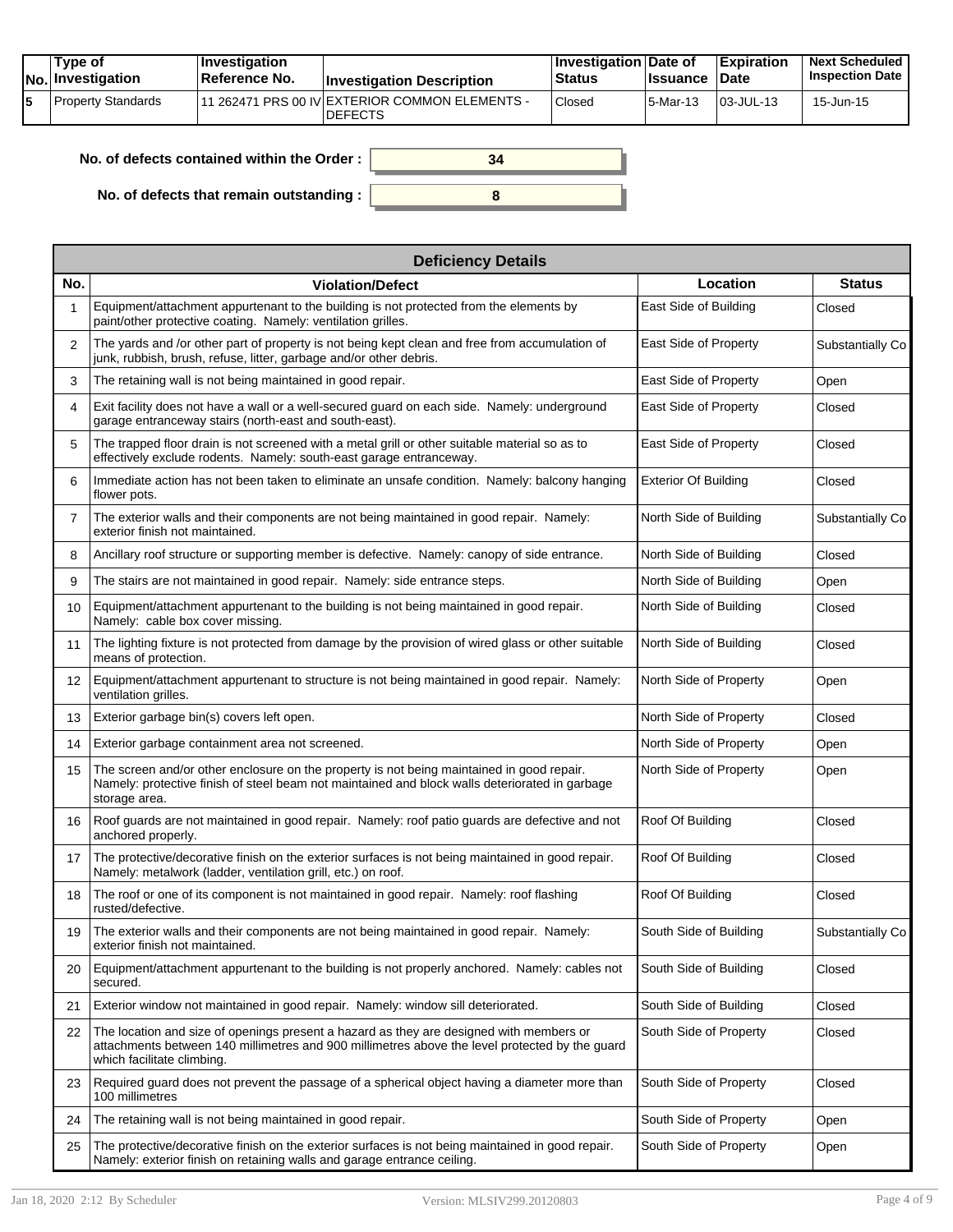| 26 | Exterior yard surface and/or similar areas not maintained in good repair. Namely: yard by side<br>entrance.                                              | South Side of Property | Closed |
|----|----------------------------------------------------------------------------------------------------------------------------------------------------------|------------------------|--------|
| 27 | The electrical connections are not maintained in a safe and complete condition. Namely: garage<br>key access wiring not protected.                       | South Side of Property | Open   |
| 28 | Guard with a minimum height of 1,070 millimetres has not been provided at a vehicular ramp<br>where the difference in level is more than 600 millimetres | South Side of Property | Closed |
| 29 | The roof or one of its component is not maintained in good repair.                                                                                       | South Side of Property | Closed |
| 30 | The handrails and/or their supporting structural members are not maintained in good repair.<br>Namely: stair leading from rear parking to side entrance. | South Side of Property | Closed |
| 31 | Handrails on both sides of stair 1,100mm in width or more not provided.                                                                                  | West Side of Building  | Closed |
| 32 | Intermediate handrails on stair not provided between landings or greater than 1650 mm apart.                                                             | West Side of Building  | Closed |
| 33 | Exterior steps not maintained in good repair.                                                                                                            | West Side of Building  | Closed |
| 34 | The fence and/or other enclosure around or on the property is not being maintained in good<br>repair. Namely: front walkway fence not secured.           | West Side of Property  | Closed |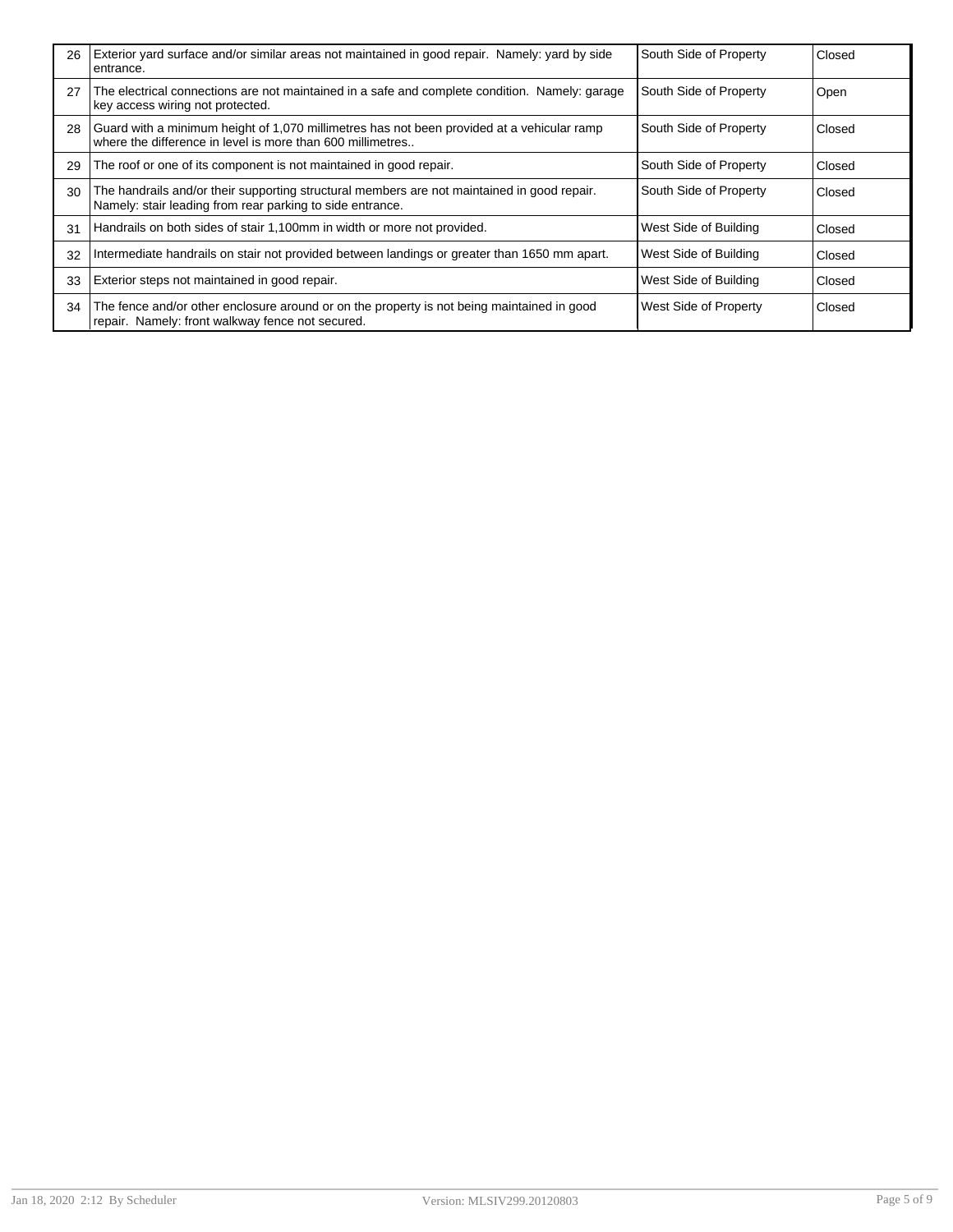| Tvpe of<br>No. Investigation | $\blacksquare$ Investigation<br>∣Reference No. | <b>Investigation Description</b>                                           | <b>Investigation Date of</b><br><b>Status</b> | <b>Issuance</b>     | <b>Expiration</b><br><b>Date</b> | <b>Next Scheduled</b><br><b>Inspection Date</b> |
|------------------------------|------------------------------------------------|----------------------------------------------------------------------------|-----------------------------------------------|---------------------|----------------------------------|-------------------------------------------------|
| Property Standards           |                                                | <sup>1</sup> 262474 PRS 00 IV INTERIOR COMMON ELEMENTS -<br><b>DEFECTS</b> | Closed                                        | 31-Aug-11 30-AUG-12 |                                  | 3-Oct-14                                        |

| No. of defects contained within the Order : $\vert$ | 68 |
|-----------------------------------------------------|----|
| No. of defects that remain outstanding :            |    |

|                | <b>Deficiency Details</b>                                                                                                                                                                  |                           |               |  |  |  |
|----------------|--------------------------------------------------------------------------------------------------------------------------------------------------------------------------------------------|---------------------------|---------------|--|--|--|
| No.            | <b>Violation/Defect</b>                                                                                                                                                                    | Location                  | <b>Status</b> |  |  |  |
| 1              | The supplied piece(s) of equipment on the property is not constructed, installed and/or maintained<br>so that it will function safely and effectively. Namely: telephone jack not secured. | 1/F Hallway               | Closed        |  |  |  |
| $\overline{2}$ | The floor, surface cover and finish is not maintained in good repair.                                                                                                                      | 1/F Main Entrance         | Closed        |  |  |  |
| 3              | The emergency contact sign is not in lettering of not less than 12.7 millimetres in height.                                                                                                | 1/F Main Lobby            | Closed        |  |  |  |
| 4              | Wall(s) not maintained free of holes, cracks, damaged and deteriorated materials.                                                                                                          | 1/F Storage Room          | Closed        |  |  |  |
| 5              | The property is not maintained and/or kept clean in accordance with the standards. Namely:<br>improper storage and retention of materials.                                                 | 1/F Storage Room          | Closed        |  |  |  |
| 6              | The lighting fixture is not protected from damage by the provision of wired glass or other suitable<br>means of protection.                                                                | 1/F Storage Room          | Closed        |  |  |  |
| $\overline{7}$ | The electrical connections are not maintained in a safe and complete condition. Namely: wiring<br>not anchored properly.                                                                   | 1/F Storage Room          | Closed        |  |  |  |
| 8              | Previously finished surface (ceiling) in the public area of the property is not maintained in good<br>repair. Namely: ceiling hatch door missing and paint peeling.                        | 11/F Hallway              | Closed        |  |  |  |
| 9              | Floor(s) and/or floor covering(s) not maintained free from trip or other hazardous condition.<br>Namely: door mat at Apt 1101.                                                             | 11/F Hallway              | Closed        |  |  |  |
| 10             | Previously finished wall(s) in the public area of the property are not renewed or refinished, when<br>necessary, to maintain a similar appearance.                                         | 11/F to PH South Stairway | Closed        |  |  |  |
| 11             | Wall(s) not maintained free of holes, cracks, damaged and deteriorated materials.                                                                                                          | 11/F to PH South Stairway | Closed        |  |  |  |
| 12             | Floor(s) and/or floor covering(s) not maintained free from trip or other hazardous condition.<br>Namely: door mat at Apt 206.                                                              | 2/F Hallway               | Closed        |  |  |  |
| 13             | Wall(s) not maintained free of holes, cracks, damaged and deteriorated materials.                                                                                                          | 2F to 3/F South Stairway  | Closed        |  |  |  |
| 14             | Floor(s) and/or floor covering(s) not maintained free from trip or other hazardous condition.<br>Namely: door mat at Apt 303.                                                              | 3/F Hallway               | Closed        |  |  |  |
| 15             | The floor, surface cover and finish is not maintained in good repair. Namely: carpet seams ripped<br>by Apt 405.                                                                           | 4/F Hallway               | Closed        |  |  |  |
| 16             | Wall(s) not maintained free of holes, cracks, damaged and deteriorated materials.                                                                                                          | 4/F to 5/F South Stairway | Closed        |  |  |  |
| 17             | Previously finished surface (ceiling) in the public area of the property is not maintained in good<br>repair.                                                                              | 4/F to 5/F South Stairway | Closed        |  |  |  |
| 18             | Floor and/or floor covering not kept in a clean and sanitary condition and not free from stains.<br>Namely: by Apt 505.                                                                    | 5/F Hallway               | Closed        |  |  |  |
| 19             | Wall(s) not maintained free of holes, cracks, damaged and deteriorated materials.                                                                                                          | 5/F to 6/F North Stairway | Closed        |  |  |  |
| 20             | Floor and/or floor covering not kept in a clean and sanitary condition and not free from stains.<br>Namely: by Apt 602.                                                                    | 6/F Hallway               | Closed        |  |  |  |
| 21             | Previously finished surface (ceiling) in the public area of the property is not renewed or refinished,<br>when necessary, to maintain a similar appearance.                                | 6/F Hallway               | Closed        |  |  |  |
| 22             | Wall(s) not maintained free of holes, cracks, damaged and deteriorated materials.                                                                                                          | 6/F to 7/F North Stairway | Closed        |  |  |  |
| 23             | Previously finished surface in the public area of the property is not maintained in good repair.                                                                                           | 6/F to 7/F South Stairway | Closed        |  |  |  |
| 24             | Wall(s) not maintained free of holes, cracks, damaged and deteriorated materials.                                                                                                          | 6/F to 7/F South Stairway | Closed        |  |  |  |
| 25             | Wall(s) not maintained free of holes, cracks, damaged and deteriorated materials.                                                                                                          | 7/F to 8/F North Stairway | Closed        |  |  |  |
| 26             | Wall(s) not maintained free of holes, cracks, damaged and deteriorated materials.                                                                                                          | 8/F to 9/F North Stairway | Closed        |  |  |  |
| 27             | The floor, surface cover and finish is not maintained in good repair. Namely: carpet seams ripped<br>by Apt 907.                                                                           | 9/F Hallway               | Closed        |  |  |  |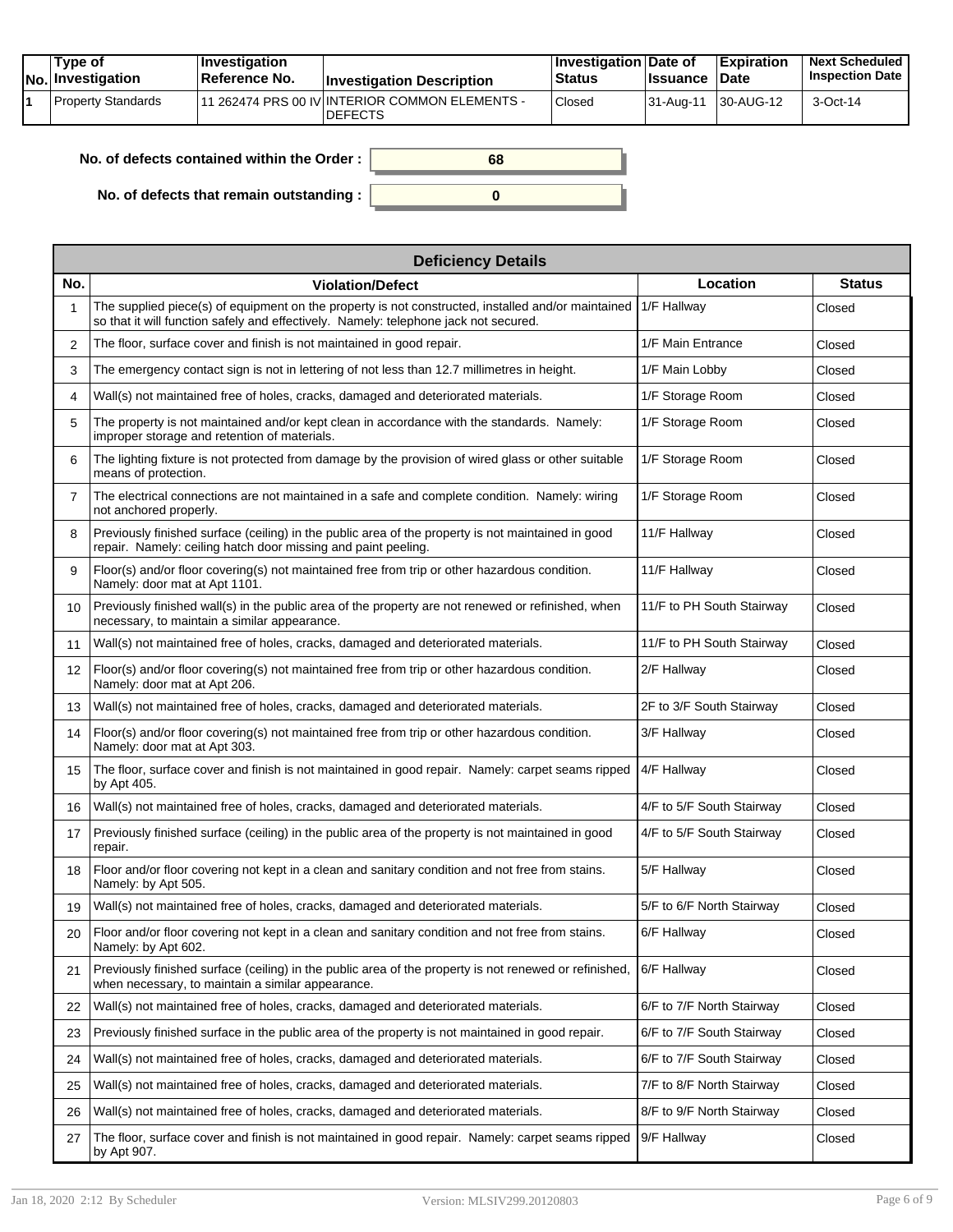| 28 | Floor(s) and/or floor covering(s) not maintained free from trip or other hazardous condition.<br>Namely: door mat at Apt 907.                                           | 9/F Hallway                       | Closed |
|----|-------------------------------------------------------------------------------------------------------------------------------------------------------------------------|-----------------------------------|--------|
| 29 | The trapped floor drain is not screened with a metal grill or other suitable material so as to<br>effectively exclude rodents.                                          | <b>Basement Boiler Room</b>       | Closed |
| 30 | The light is not kept in a safe condition. Namely: not installed securely.                                                                                              | <b>Basement Boiler Room</b>       | Closed |
| 31 | Floor(s) and/or floor covering(s) not maintained free from trip or other hazardous condition.<br>Namely: sump pump cover missing.                                       | <b>Basement Boiler Room</b>       | Closed |
| 32 | Ceiling not maintained free of holes, cracks, damaged and deteriorated materials.                                                                                       | <b>Basement Boiler Room</b>       | Closed |
| 33 | The property is not maintained and/or kept clean in accordance with the standards. Namely:<br>improper storage and retention of materials.                              | <b>Basement Boiler Room</b>       | Closed |
| 34 | The lighting fixture is not protected from damage by the provision of wired glass or other suitable<br>means of protection.                                             | <b>Basement Boiler Room</b>       | Closed |
| 35 | The floor, surface cover and finish is not reasonably smooth and level.                                                                                                 | <b>Basement Boiler Room</b>       | Closed |
| 36 | Exterior window(s) with broken/cracked glass.                                                                                                                           | Basement Boiler Room              | Closed |
| 37 | The electrical connections are not maintained in a safe and complete condition. Namely: junction<br>box covers missing, wiring not secured and not terminated properly. | <b>Basement Boiler Room</b>       | Closed |
| 38 | Lighting in a service room is provided at less than 200 lux.                                                                                                            | <b>Basement Boiler Room</b>       | Closed |
| 39 | Lighting fixtures or lamps are not maintained in good working condition.                                                                                                | <b>Basement Boiler Room</b>       | Closed |
| 40 | The property is not maintained and/or kept clean in accordance with the standards. Namely:<br>improper storage and retention of materials.                              | <b>Basement Electrical Room</b>   | Closed |
| 41 | The electrical connections are not maintained in a safe and complete condition. Namely: wiring<br>not terminated properly and junction box covers missing.              | <b>Basement Electrical Room</b>   | Closed |
| 42 | The lighting fixture is not protected from damage by the provision of wired glass or other suitable<br>means of protection.                                             | <b>Basement Electrical Room</b>   | Closed |
| 43 | Interior lighting fixtures or lamps are not maintained in good working condition.                                                                                       | <b>Basement Electrical Room</b>   | Closed |
| 44 | Floor and/or floor covering not kept in a clean and sanitary condition and not free from stains.                                                                        | Basement Hallway                  | Closed |
| 45 | The lighting fixture is not protected from damage by the provision of wired glass or other suitable<br>means of protection.                                             | <b>Basement Hallway</b>           | Closed |
| 46 | Previously finished wall(s) have marks, stains, and/or other defacements. Namely: wall by<br>elevators.                                                                 | <b>Basement Hallway</b>           | Closed |
| 47 | The floor, surface cover and finish is not maintained in good repair. Namely: floor tiles missing by<br>elevators and other locations.                                  | <b>Basement Hallway</b>           | Closed |
| 48 | Lighting in a laundry room is provided at less than 200 lux.                                                                                                            | <b>Basement Laundry Room</b>      | Closed |
| 49 | Ceiling not maintained free of holes, cracks, damaged and deteriorated materials. Namely: ceiling   Basement Laundry Room<br>broken, paint peeling.                     |                                   | Closed |
| 50 | The electrical receptacles are not maintained in a safe and complete condition. Namely:<br>receptacles not installed securely.                                          | Basement Laundry Room             | Closed |
| 51 | Floor and/or floor covering not kept in a clean and sanitary condition.                                                                                                 | Basement Laundry Room             | Closed |
| 52 | Window that is capable of being opened has no screen.                                                                                                                   | <b>Basement Laundry Room</b>      | Closed |
| 53 | The property is not maintained and/or kept clean in accordance with the standards. Namely: floor,<br>laundry tubs, light protection covers, etc.                        | Basement Laundry Room             | Closed |
| 54 | The surface of a window is not kept reasonably clean                                                                                                                    | Basement Laundry Room             | Closed |
| 55 | The lighting fixture is not protected from damage by the provision of wired glass or other suitable<br>means of protection.                                             | <b>Basement Laundry Room</b>      | Closed |
| 56 | Wall(s) not maintained free of holes, cracks, damaged and deteriorated materials.                                                                                       | Basement Laundry Room             | Closed |
| 57 | Previously finished wall(s) in the public area of the property is not maintained in good repair.                                                                        | <b>Basement Laundry Room</b>      | Closed |
| 58 | Previously finished wall(s) in the public area of the property are not renewed or refinished, when<br>necessary, to maintain a similar appearance.                      | <b>Basement Laundry Room</b>      | Closed |
| 59 | The stairs and/or other appurtenant attachments are not maintained in good repair. Namely:<br>nosings and treads defective.                                             | Basement to 1/F North<br>Stairway | Closed |
| 60 | The lighting fixture is not protected from damage by the provision of wired glass or other suitable<br>means of protection.                                             | Basement to 1/F North<br>Stairway | Closed |
| 61 | The stairs and/or other appurtenant attachments are not maintained in good repair. Namely:<br>nosings and threads defective.                                            | Basement to 1/F South<br>Stairway | Closed |
| 62 | Exit, public corridor or corridor is not equipped to provide illumination to an average level of not<br>less than 50 lux at floor or tread level.                       | Hallways                          | Closed |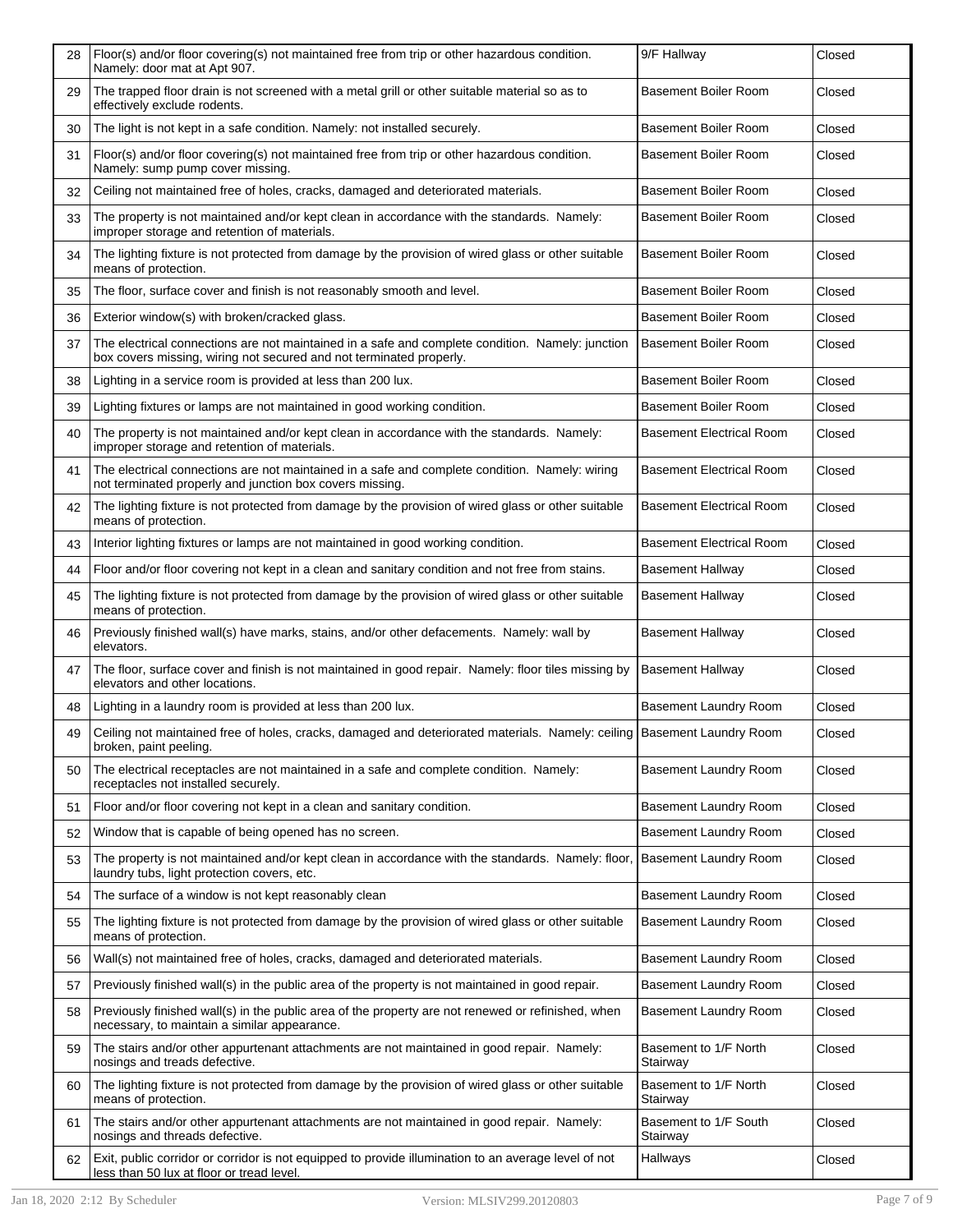| 63 | Adequate ventilation has not been provided.                                                                                                       | Hallways        | Closed |
|----|---------------------------------------------------------------------------------------------------------------------------------------------------|-----------------|--------|
| 64 | Ceiling not maintained free of holes, cracks, damaged and deteriorated materials.                                                                 | <b>Hallwavs</b> | Closed |
| 65 | Wall(s) not maintained free of holes, cracks, damaged and deteriorated materials.                                                                 | Hallways        | Closed |
| 66 | Door and hardware not maintained in good repair. Namely: garbage room door.                                                                       | PH Hallway      | Closed |
| 67 | Floor(s) and/or floor covering(s) not maintained free from trip or other hazardous condition.<br>Namely: door mat at Apt 1201, 1203 and 1204.     | PH Hallway      | Closed |
| 68 | Exit, public corridor or corridor is not equipped to provide illumination to an average level of not<br>less than 50 lux at floor or tread level. | Stairways       | Closed |